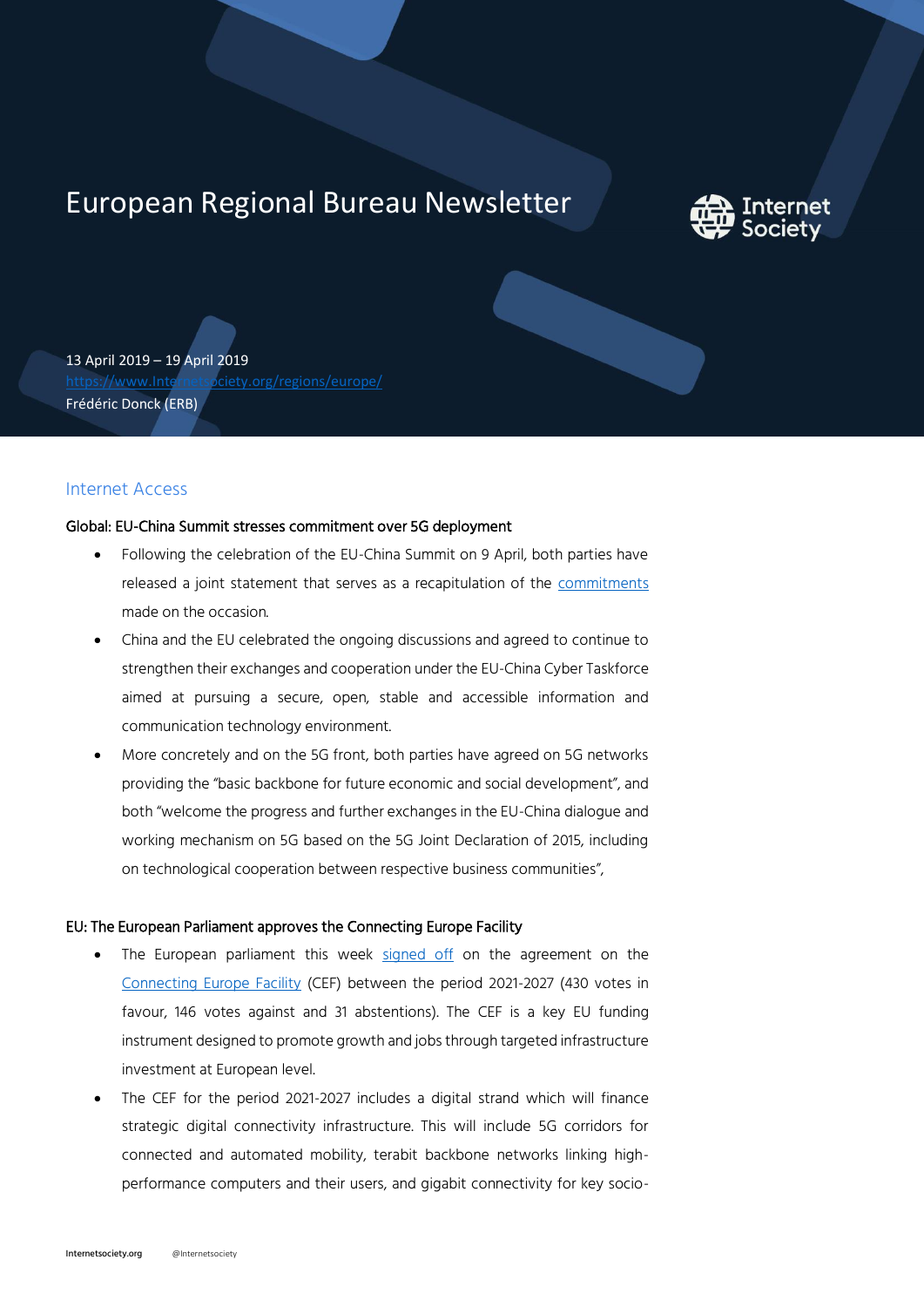$\mathcal{L}$ 

economic drivers such as schools, hospitals, transport hubs, major public service providers and digitally intensive enterprises.

- Finnish MEP Miapetra Kumpula-Natri [welcomed](https://www.socialistsanddemocrats.eu/newsroom/connecting-europe-better-infrastructure-will-strengthen-cohesion-sustainability-and) the agreement, stating "One of the new inequalities is access to proper Internet connection, so we must make sure that all citizens, regardless of where they live, can have affordable access to fast connections."
- The agreement needs to be now formally approved by the Council before it enters into force.

## **Trust**

## Global: Facebook accused of using user data as leverage against rivals

- According to [a special report](https://www.nbcnews.com/tech/social-media/mark-zuckerberg-leveraged-facebook-user-data-fight-rivals-help-friends-n994706?) by NBC News, internal leaked Facebook documents show how the social media giant used its user's personal private data as a bargaining chip to consolidate its market position. The leaked documents, which include webchats, presentations and emails allegedly show how Facebook used the data as leverage over partner companies, rewarding favoured companies by giving them access to data of its users. In other cases, it would deny user-data access to rival companies or apps.
- The report claims for example that Amazon was given privileged access to Facebook data because it partnered with the company for the launch of its Fire smartphone and had spent money on Facebook's advertising. The report also claims that Facebook considered denying user-data access to a rival messaging app which it thought had grown too popular and was viewed as a competitor.
- Facebook has denied giving preferential treatment to developers or partners because of their spending or relationship with the company.

#### EU: EU countries sign off on the final steps of the Copyright reform

- European ministers [completed](https://www.consilium.europa.eu/en/press/press-releases/2019/04/15/eu-adjusts-copyright-rules-to-the-digital-age/) this week the final hurdle in the controversial reform of the Copyright Directive by formally adopting the agreement reached in February with the European Parliament.
- The agreement struck in February will see large platforms like Google now have to negotiate licensing agreements with right holders (record companies, collecting societies and media companies) in order to publish their content on Youtube and Google news.
- The approval was however not unanimous: Italy, Finland, Luxembourg, the Netherlands, Poland and Sweden voted against while Belgium, Estonia, and Slovenia abstained. The German minister is also understood to have given a lengthy statement on the text during the meeting, highlighting the concerns of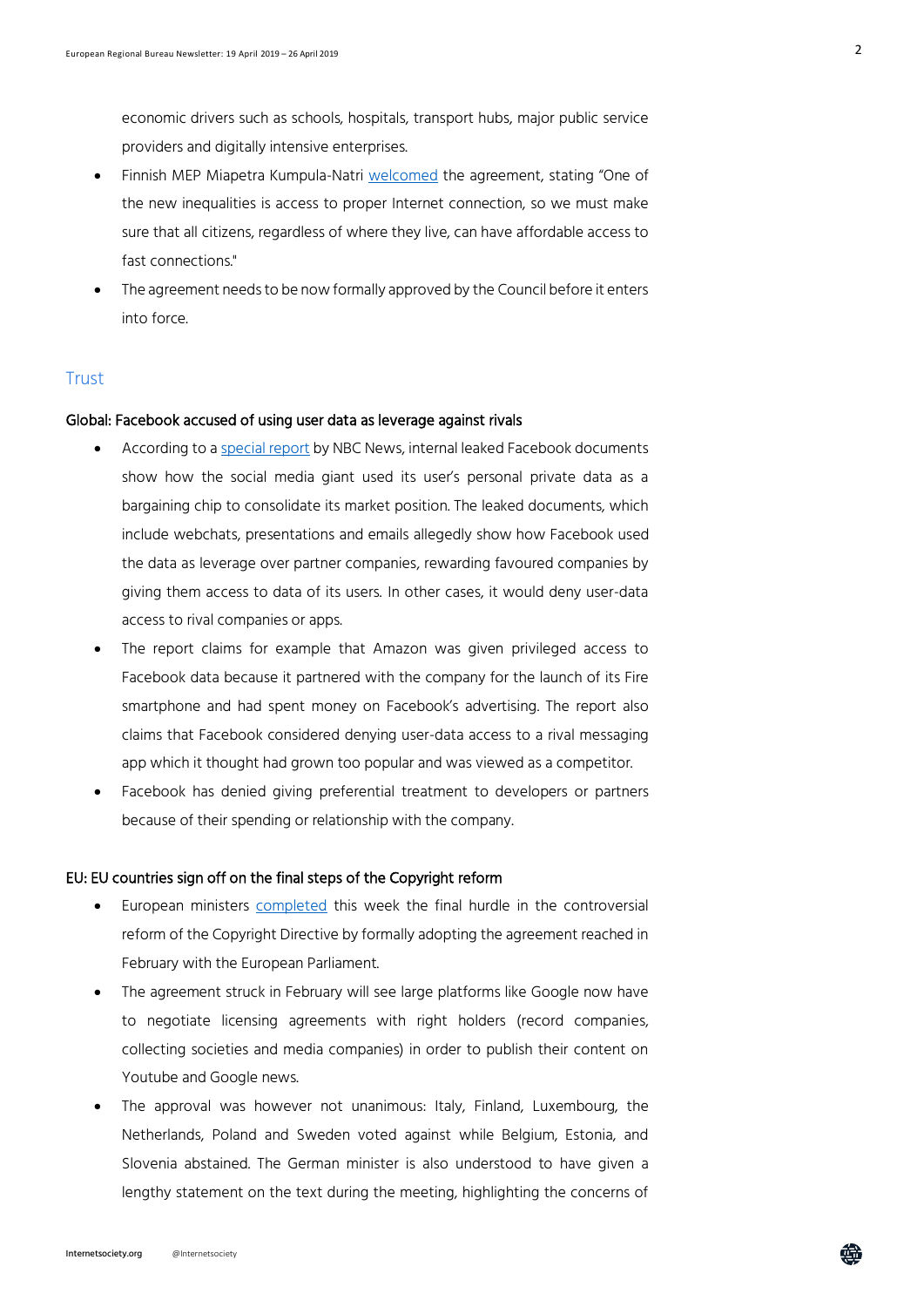the German public on the so-called "upload filters". Germany said it would monitor whether the enforcement of the reform leads to a limitation of freedom of expression.

- President of the European Commission Jean-Claude Juncker [welcomed](http://europa.eu/rapid/press-release_IP-19-2151_en.htm) the approval: "With [the] agreement, we are making copyright rules fit for the digital age. Europe will now have clear rules that guarantee fair remuneration for creators, strong rights for users and responsibility for platforms".
- EU countries now have 24 months to incorporate the legislation into their national law.

#### EU: EU institutions raise concerns about Facebook's new advertising policy

- The European Parliament, Commission and the Council have written a joint-letter to Facebook [asking](https://g8fip1kplyr33r3krz5b97d1-wpengine.netdna-ssl.com/wp-content/uploads/2019/04/Letter-to-Clegg-from-EU-institutions.pdf) it to modify its advertising policy rules ahead of the European parliamentary elections. Although the EU institutions welcome Facebook's recent efforts to claim down on the spread of fake news, they claim the new rules are impeding legitimate EU election campaigning.
- In order to limit foreign influence in the national campaigns, the social media giant [now requires](https://www.facebook.com/business/help/208949576550051?helpref=faq_content&utm) advertisers to register in the country where they want to purchase political advertising. In the letter sent to Facebook on April 16, the institutions explain how this decision would prevent parties and institutions from running legitimate cross-border campaigns within the EU. More concretely, according to them: "Facebook policy would prevent European political actors from using Facebook, Facebook Messenger and Instagram for their EU-wide paid communication campaigns… in their current form Facebook's envisaged rules would therefore hinder the exercise of EU electoral rights."

#### EU: The European Parliament adopts its position on terrorist content online

- The European Parliament has adopted this week during its Plenary Session in Strasbourg the adoption of its [position](http://www.europarl.europa.eu/news/en/press-room/20190410IPR37571/terrorist-content-online-should-be-removed-within-one-hour-says-ep) on the terrorist content regulation with 308 votes in favour, 204 against and 70 abstentions.
- The proposed regulation, which was presented by the European Commission in September 2018, lays down new rules mandating among other things that platforms like Twitter or Facebook take down uploaded terrorist content within one hour of it being flagged by national competent authorities.
- Proposals from the European party of the Greens, the Socialists and the radicalleft to delete the one-hour deadline for platforms to remove terrorist content were narrowly rejected.